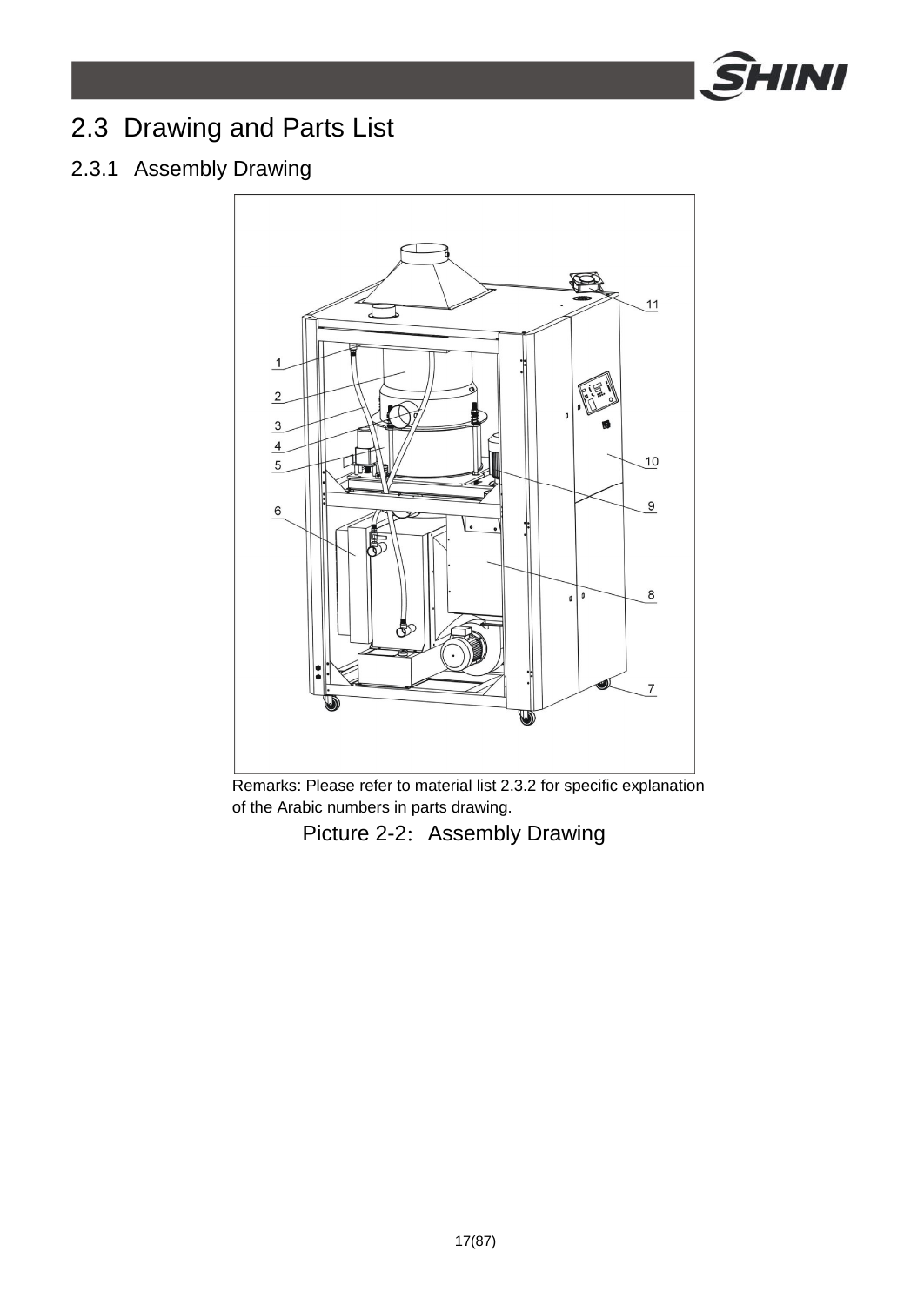

# 2.3.2 Parts List

| No. | <b>Name</b>           | Part No.         |                  |                  |
|-----|-----------------------|------------------|------------------|------------------|
|     |                       | <b>SMD-1000H</b> | <b>SMD-2000H</b> | <b>SMD-3000H</b> |
| 1   | Cooler <sub>2</sub>   | YW88100000600    | W88200000000     | YW88300001400    |
| 2   | Steel reinforced hose | YW90151500000    | W90182400000     | YW90222100000    |
| 3   | Teflon pipe 1         | YW59011300000    | YW59011600000    | YW59151800000    |
| 4   | Teflon pipe 2         | YW59010800000    | W59011300000     | YW59151400000    |
| 5   | Honeycomb assembly    |                  |                  |                  |
| 6   | Cooler assembly       |                  |                  |                  |
| 7   | Black movable castor  | YW03000300200    | YW03000400200    | YW03000400200    |
|     | Black brake castor    | YW03000301100    | YW03000400000    | YW03000400000    |
| 8   | Heating case assembly |                  |                  |                  |
| 9   | Drying blower         | YM30000800300    | YM30001100400    | YM30001200300    |
| 10  | Rack metal plate      |                  |                  |                  |
| 11  | Air exhaust fan**     | YM60121200400    | M60121200400     | YM60121200400    |

#### Table 2-1: Parts List

\* means possible broken parts. \*\* means easy broken part. and spare backup is suggested.

Please confirm the version of manual before placing the purchase order to guarantee that the item number of the spare part is in accordance with the real object.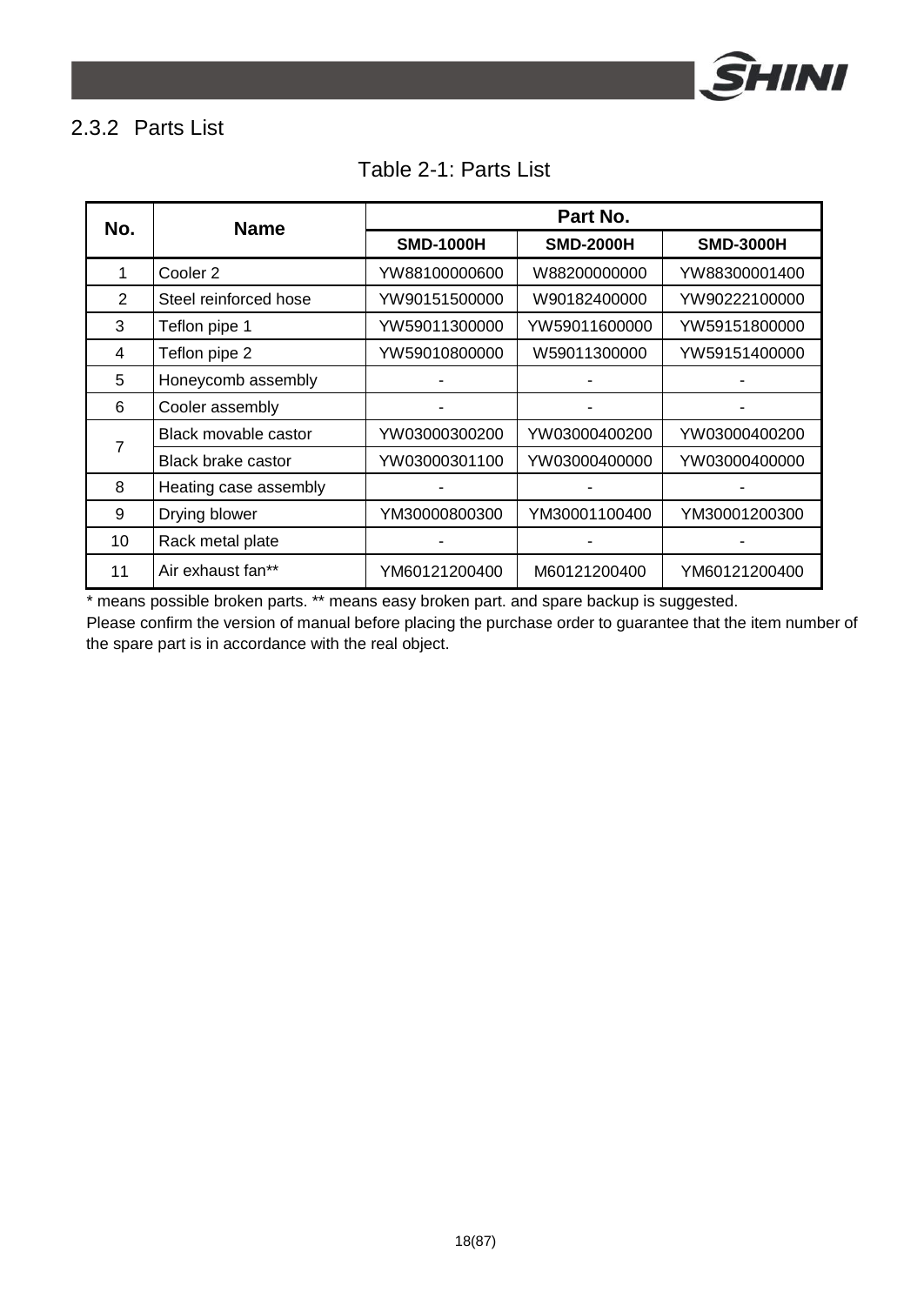

#### 2.3.3 Honeycomb Assembly



Remarks: Please refer to material list 2.3.4 for specific explanation of the Arabic numbers in parts drawing.

#### Picture 2-3: Honeycomb Assembly

### 2.3.4 Honeycomb Assembly Parts List

| No.           | Name                  | Part No.      |                  |               |  |
|---------------|-----------------------|---------------|------------------|---------------|--|
|               |                       | SMD-1000H     | <b>SMD-2000H</b> | SMD-3000H     |  |
|               | Double-thread screw   | BH10533000040 | BH10543000010    | BH10543000010 |  |
| $\mathcal{P}$ | Honeycomb             | YW71442000200 | YW71553000000    | YW71650300000 |  |
| 3             | Gear motor            | YM50512600000 | YM10914000000    | YM10960000000 |  |
| 4             | Synchronous belt**    | YR00305800000 | YR00357300000    | YR00305800000 |  |
| 5             | Synchronous gear belt | YR00003000000 | YR00003500000    | YR00003500000 |  |
| 6             | Synchronous wheel     | YW08001400000 | YW08001900000    | YW09151100000 |  |
| 7             | Silic gel Teflon pad  | YR10507000100 | YR10100000200    | YR10200010300 |  |
| 8             | Micro switch*         | YE14152400000 | YE14152400000    | YE14152400000 |  |

### Table 2-2: Honeycomb Assembly Parts List

\* means possible broken parts. \*\* means easy broken part. and spare backup is suggested.

Please confirm the version of manual before placing the purchase order to guarantee that the item number of the spare part is in accordance with the real object.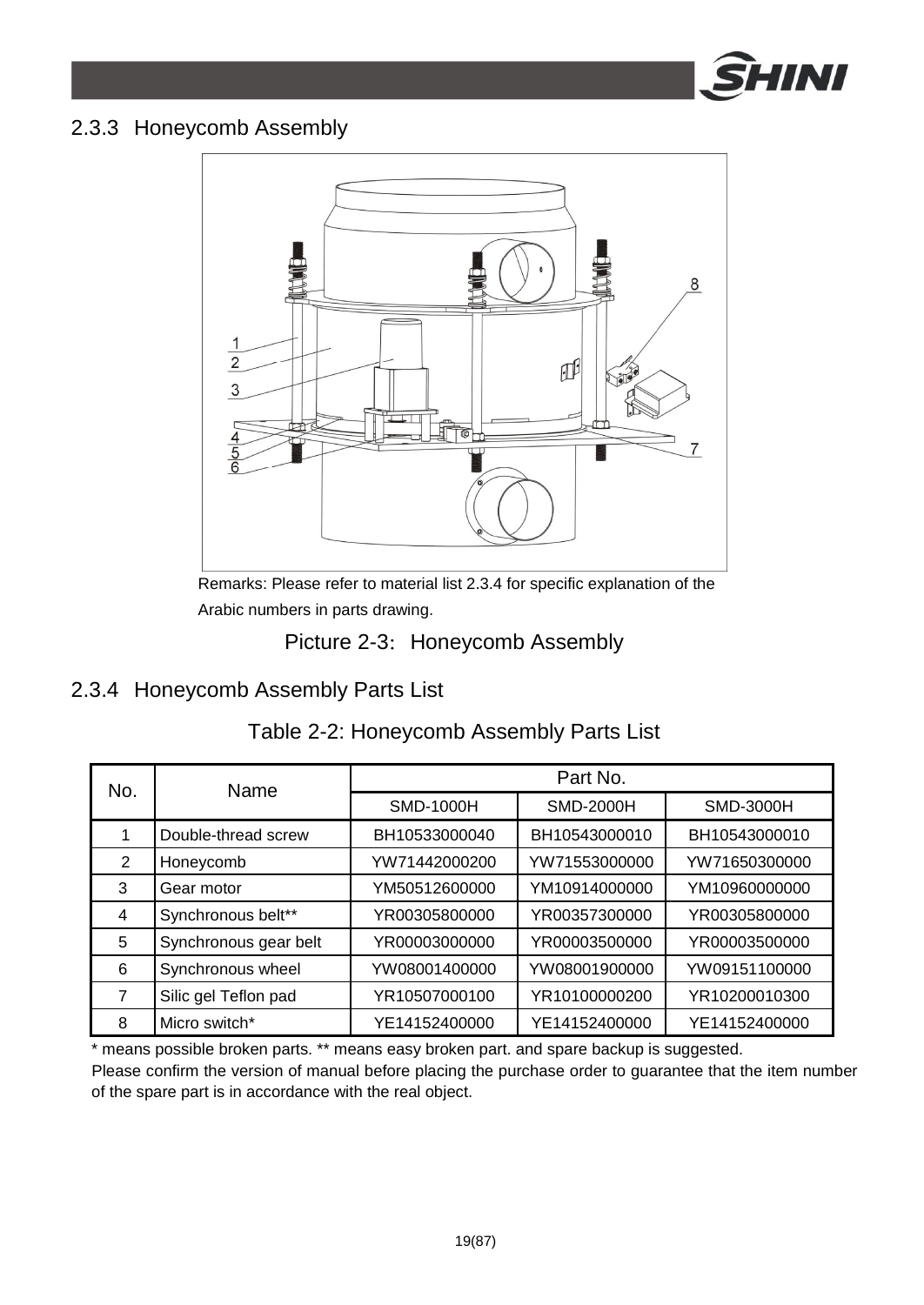

#### 2.3.5 Heater Assembly



Remarks: Please refer to material list 2.3.6 for specific explanation of the Arabic numbers in parts drawing.

Picture 2-4: Heater assembly

### 2.3.6 Heater Assembly Parts List

| No. | Name                      | Part No.      |                  |                  |
|-----|---------------------------|---------------|------------------|------------------|
|     |                           | SMD-1000H     | <b>SMD-2000H</b> | <b>SMD-3000H</b> |
|     | Pipe heater**(400V)       | BH70100030050 | BH70200030050    | BH70300000350    |
|     | Pipe heater **(230V)      | BH70100030150 | BH70200030250    | BH70300000950    |
| 2   | Regen. blower*            | YM30000200300 | YM30000500300    | YM30000800600    |
| 3   | Filter**                  | YR50181100000 | YR50241400100    | YR50241400100    |
| 4   | Heat-resistant air pipe * | YW72043600000 | YW72060400000    | YW72060400000    |

\* means possible broken parts. \*\* means easy broken part. and spare backup is suggested. Please confirm the version of manual before placing the purchase order to guarantee that the item number of the spare part is in accordance with the real object.